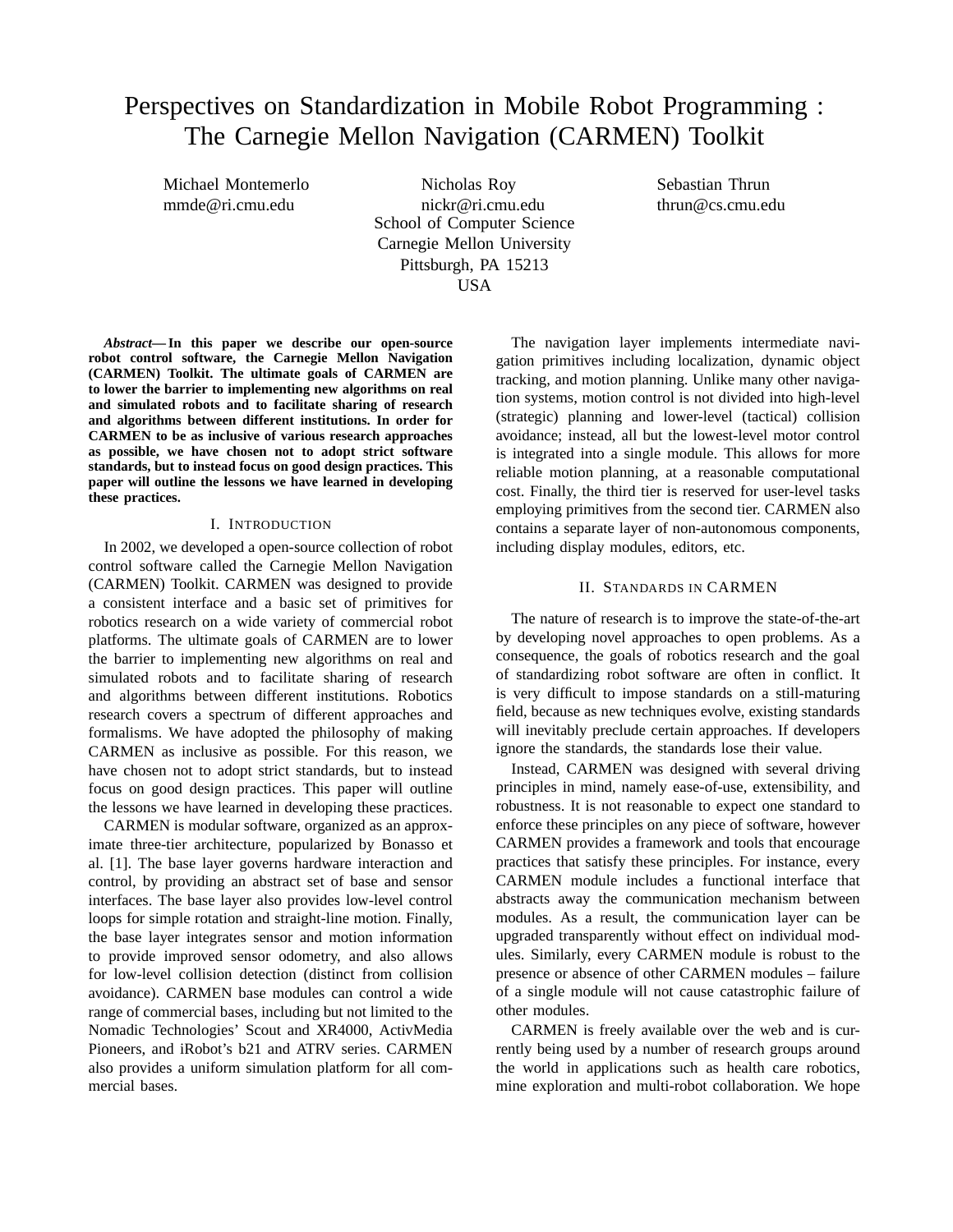to be able to leverage CARMEN's design principles in extending the state of the art of robotic research.

# III. GOOD PRACTICES

CARMEN was designed with the following three goals in mind:

- Ease of use The amount of time needed to learn how to use CARMEN should be small. The basic capabilities of CARMEN should be easy to get running on a new robot.
- Extensibility New CARMEN programs should be easy to write. The core CARMEN programs should serve as a solid foundation for building higher level capabilities. It should also be easy to replace existing CARMEN modules.
- Robustness CARMEN programs should be robust to a variety of failures, including failures in communications and failures of other programs.

The following sections will describe seven programming practices which encourage these principles in CARMEN.

## *A. Modularity*

CARMEN was designed as a modular software architecture, with each major major capability built as a separate module. Modules communicate with each other over a communication protocol called IPC, developed by Reid Simmons at Carnegie Mellon University [9]. While modularity introduces some overhead, it has several important advantages over monolithic systems:

- Flexibility Robots come in many configurations. A user can mix and match different robot bases and sensors by simply running the appropriate modules. This eliminates the need to accommodate all possible hardware configurations in a single process.
- Network support All of the modules need not run on the same processor. Processor intensive tasks can even be run off-board the robot.
- Reliability If a single module fails, it does not cause the remaining modules to fail.
- Extensibility It is much easier to modify robot components, or develop new ones, if each component is self-contained.

Modularity encourages ease-of-use and extensibility, in that different modules that perform the same function (for example, the modules for each base type) must converge to a single abstract interface. For example, by developing each base controller as a separate module, the need for a single abstract base interface became clear, and easier to implement.

### *B. Simple core modules*

We have isolated a set of core CARMEN modules that provide a simple set of navigation primitives; these primitives (base control, localization, tracking, and path



Fig. 1. The approximate separation of modules within Carmen.

planning) should serve as a strong foundation for building higher-level robot capabilities. Many existing robot software packages tend to bundle multiple features into single modules. Our approach is to constrain tightly the number of features in the core modules, and require additional features to be implemented in higher layers.

Providing a small set of core functionality addresses all of our stated design goals, in that simple modules are typically easier to understand, and are more easily made reliable. Tracking down bugs becomes increasingly time-consuming for developers as the size of the modules (and the size of distributions) balloon. Large software distributions can also be overwhelming for both developers and users alike.

## *C. Separation of control and display*

One important design principle of CARMEN is the separation of robot control from graphical displays. No CARMEN core module that is required for autonomous control has embedded graphical displays; instead, displays run in separate processes. Information is communicated between the controlling modules and the displays using standard communication protocols.

This design principle is an example of the software paradigm known as the Model-View-Controller, and was chosen to encourage more transparent modules. Robot control software often employs graphical displays as debugging tools. Embedded displays can lead to the situation where the state of the software is visible to the user, but inaccessible to other programs. It is not possible, or even desirable, to require complete transparency (e.g., the contents of all internal variables and data structures) of every module. However, we have found that separating graphical displays from the implemented algorithms promotes an appropriate degree of transparency. This ensures that information in a module that could be useful is available to all other modules. Additionally using the Model-View-Controller paradigm allows for distributed displays. A single graphical display can be used to display the state of multiple robots, where the display is remote from all robots.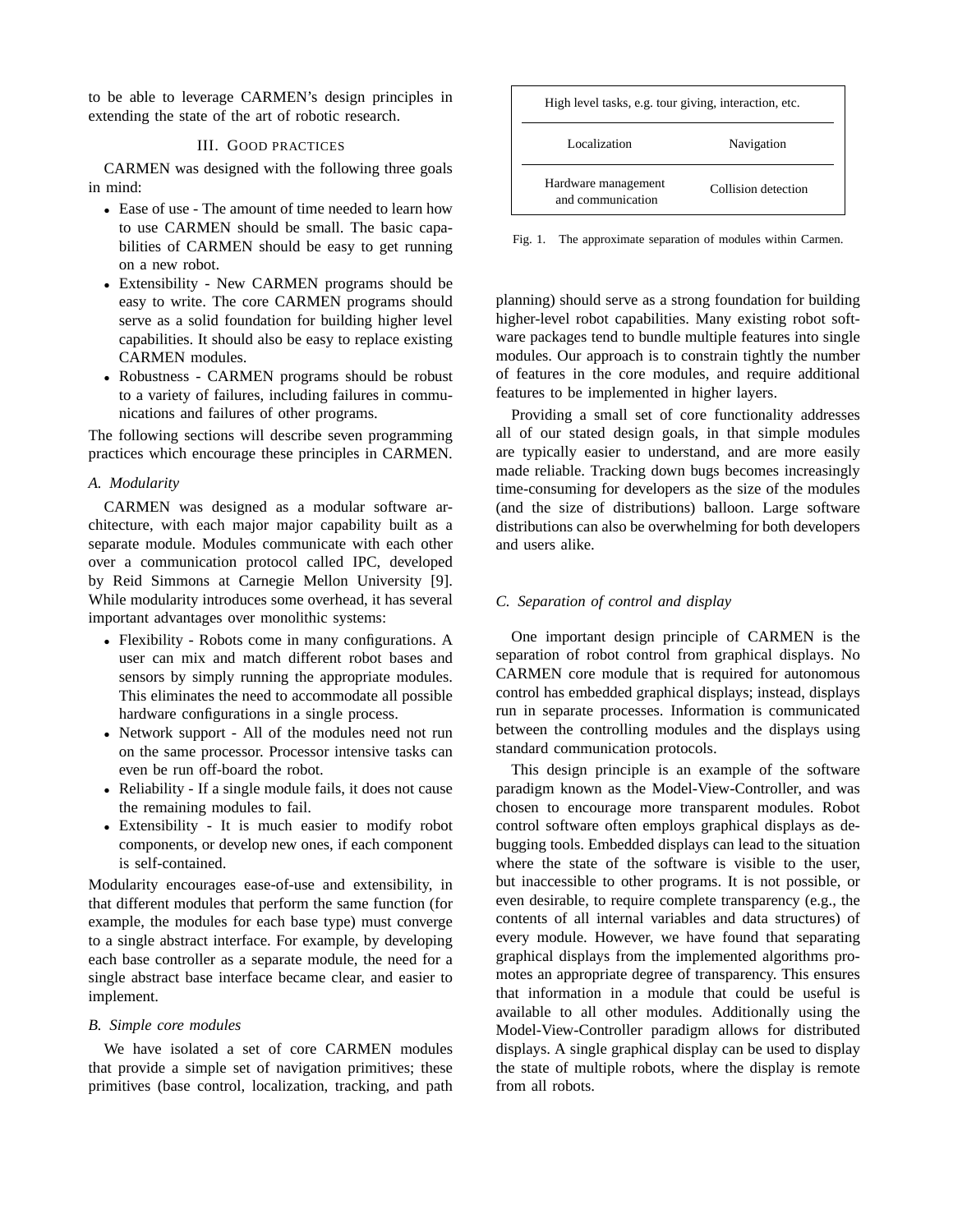#### *D. Abstract Communication*

During the development of CARMEN, we have employed three different communications protocols for module-to-module communication. One lesson from this experience is that exposing the particular quirks of a given communication protocol to the developer can have unintended consequences on the design of the robot modules. Tight integration of the communication protocol and the core modules also makes upgrading communications packages extremely difficult if a better alternative becomes available. For these reasons, we encourage all communication functionality in CARMEN to be hidden behind abstract interfaces.

All functions generating outbound communication traffic from a module are placed in a separate source file. Calls to these functions make no assumptions about the particular communications protocol being used. All modules include a separate interface library that abstracts the subscription process to the modules' messages. In order to upgrade the communication protocol, only the code in the outbound and inbound interface libraries must be changed. All of the robot code will remain unchanged.

## *E. Abstract Hardware Interfaces*

*1) Base Interfaces:* CARMEN supports a wide variety of commercial robot bases. Unfortunately, these bases differ not only in form factor, but also in their command interfaces. Some robots accept wheel velocities, others accept translational and rotational commands; some robots report the output of odometers, others perform odometer integration in the hardware and report  $(x, y, \theta)$  from some arbitrary start position.

In order to ensure uniformity across platforms, CAR-MEN supports a standard set of interface functions, and performs the necessary transformations to the interface appropriate for the platform:

- Velocity commands: *vtrans*, *vrot*
- Translational acceleration commands: *acceleration*,*deceleration*
- Vector commands:  $\delta_{trans}$ ,  $\delta_{rot}$
- Odometry reporting:  $x, y, \theta$

This interface functionality supports the criterion of easeof-use, in that every base can be controlled in the same manner; higher level code does not need to have special cases for each kind of base. These interface functions are also easily implemented in a robust manner.

One disadvantage is that certain kinds of motion are not supported. For instance, the Nomadic Technologies' Nomad 200 supports a turret rotation, and the Nomad XR4000 support translation in arbitrary directions without rotation; both of these robots give the appearance of true holonomic motion, which is not directly supported by CARMEN's hardware interface. In a similar vein, the

assumption is that all bases are capable of point turns; nonquasi-holonomic robots (e.g., Ackerman-steered robots) are not currently supported.

*2) Sensor Interfaces:* It is often tempting to convert sensor measurements into a more convenient form, for example, range measurements into  $(x, y)$  pairs that correspond to the obstacles at the end of each range, ignoring measurements at the end of the sensor range. However, in order to maintain reliability, CARMEN does not encourage or support this approach, because information is almost always lost during transformations between representations. Sensor information should always be preserved in the form that is closest to the raw data; individual modules and applications can transform data as they see fit.



Fig. 2. The Robotgraph display, that shows the information available at the lowest level of the CARMEN hierarchy. This display shows the output of odometry and laser sensing information. The white areas are clear space, and the gray areas are unknown. The black dots correspond to obstacles detected by the laser range finder. The black square in the centre depicts the robot's current pose.

CARMEN currently only supports two basic kinds of sensors: position sensors (e.g., GPS, INS, etc.) and range sensors (e.g., laser range finders). While the raw data from every sensor is available to all modules, CARMEN provides a higher-level format that is typically much more useful. Each abstract sensor message has an interpolated odometry stamp attached, based on timestamps, knowledge of the robot's motion, and the sensor position on the robot. By providing position estimates for each sensor measurement, the robustness of localization (especially during fast motion) is improved substantially.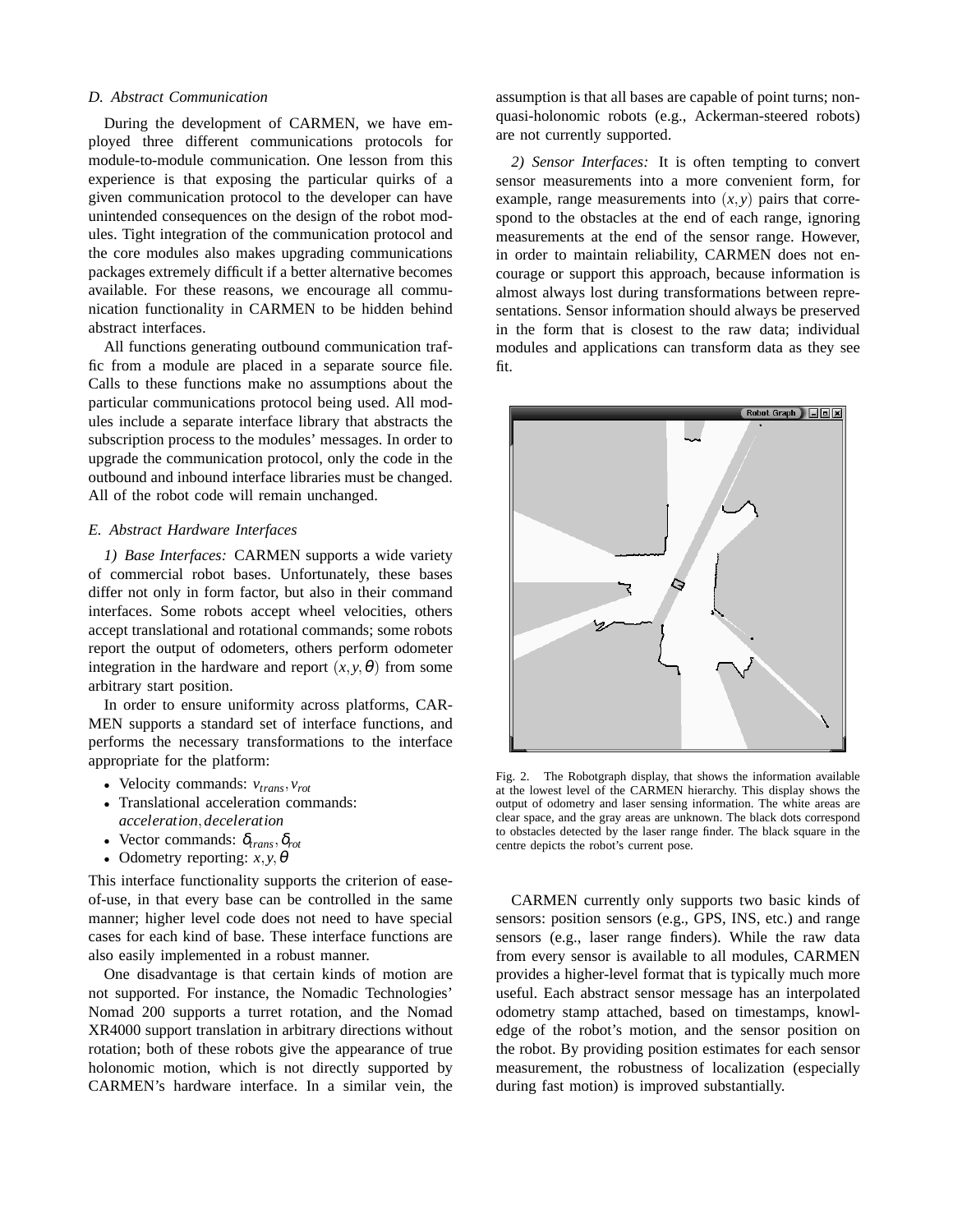#### *F. Standardized Coordinates and Units*

One important but often ignored issue of robot architectures is the question of units and co-ordinate frames. CAR-MEN assumes that all units are in the International System of Units  $(SI)^{1}$  [10], with all distances in metres and all angular measures in radians.  $2$  The advantage to using the international standard of SI is that it reduces confusion to users ("is this parameter in metres or centimetres?"), and also minimizes the likelihood of disagreement between collaborators, who wish to standardize on a different selection of units.

CARMEN allows exactly three co-ordinate frames:

- 1) The robot's frame of reference. Distances are in metres, and the robot always faces along the positive x axis.
- 2) The global frame of reference. Distances are in metres, and  $\theta = 0$  lies along the *x*-axis of the map.
- 3) The map frame of reference. Distances are in grid cells, and  $\theta = 0$  lies along the *x*-axis of the map. This is a meaningless frame of reference without a map.

It is tempting to occasionally represent information in lefthanded co-ordinate systems ( $\theta$  increasing clockwise), in order to allow easier interaction with display systems, such as X-windows. However, this practice can lead to interface confusion. There are, in general, many fewer co-ordinate systems appropriate to robots than often seems to be the case.

### *G. Centralized Model Repository*

CARMEN has also addressed the robustness and easeof-use principles by providing a central repository and interface for handling parameters. Mobile robot software is commonly distributed across multiple processors. A common failure point is the conflict between parameter values that are loaded from different local sources. By requiring modules to get their parameters from a single source (loaded from a single file), CARMEN ensures that parameters values are consistent across all modules and platforms. This approach of storing parameters in a single file, and distributing parameters programmatically, has the additional benefit that parameters can be updated during run-time, eliminating the need to restart (or worse, recompile) modules.

We have also extended the model repository to include maps. Instead of loading environment descriptions from local files, all modules also request maps from a central server. The same benefits of run-time updating of parameters can also be extended to maps. Distributing



Fig. 3. The Parameter Editor, that shows the information available in the CARMEN registry. Parameters are organized according to modules in the Editor, and while no strict type system exists, the editor attempts to infer parameter types and display them appropriately.

maps programmatically does have one disadvantage, in that transferring maps across networks, especially wireless networks, consumes bandwidth. However, this cost is only incurred at startup, and when amortized over the operation of the robot, is negligible compared to the value of ensuring map consistency. We have also not hesitated to use freely available compression tools (e.g., zlib [5]) to reduce map transmission costs.

## IV. NAVIGATION

CARMEN also includes map-based people detection and tracking. This tracking is accomplished by tracking differences between actual and expected laser scans given the most likely position of the robot at every timestep. In the future, we plan to use this same map differencing technique to modify the map over time.

Navigation is a difficult concept to standardize, and therefore CARMEN has tried to make it possible to support many different styles of navigation. The current navigation implementation is an implementation of Konolige's local gradient descent planner [4], which on modern CPUs is fast for even the largest maps. Previous implementations [12] of mobile robot control software favoured a multi-level support, with coarse strategic planning providing intermediate goals to a lower-level collision avoidance module [2]. However, this approach becomes brittle in the limit of arbitrarily large deviations from the intended high-level path, and can lead to catastrophic navigation failures. The integration of collision avoidance

<sup>&</sup>lt;sup>1</sup>Also known as MKS.

<sup>2</sup>Many systems represent angles in degrees for debugging and printing ease; however, this practice will inevitable result in a line of code that passes an angle in degrees to a trigonometric function like sin or cos that accepts radians.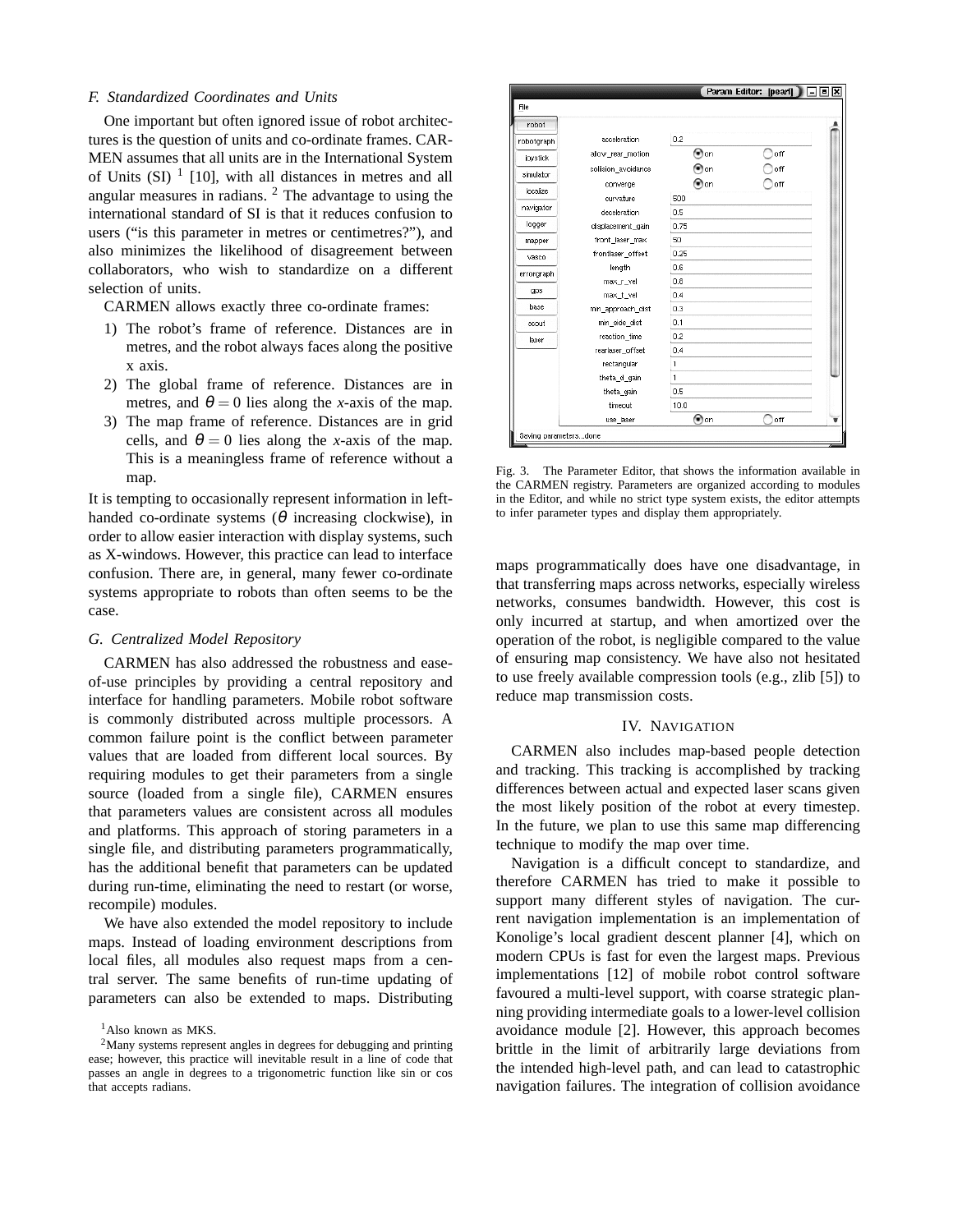and planning allows CARMEN to achieve a higher navigational reliability, especially when unmapped obstacles close routes through the environment.



Fig. 4. The CARMEN planner, depicting the current map, the robot's current position in the map, and the expected trajectory.

## V. LOCALIZATION AND TRACKING

The localization module in CARMEN implements a variation of Monte-Carlo Localization [12] algorithm. The module accepts odometry readings and laser readings from the base modules and is able to estimate the position of the robot in a map at approximately 10 Hz. Monte-Carlo Localization for CARMEN because it has a number of nice properties. By estimating a posterior probability distribution of possible poses of the robot, the localizer is robust to error in the robot's odometry and sensors. This leads to reliable, long-term operation. Monte-Carlo Localization is also flexible in that it also supports global localization. During global localization, the algorithm can determine the position of the robot given no information about its starting point in the map.

CARMEN also includes map-based people detection and tracking. This tracking is accomplished by tracking differences between actual and expected laser scans given the most likely position of the robot at every timestep. In the future, we plan to use this same map differencing technique to modify the map over time. This procedure can be used to keep the map up-to-date as furniture is moved and new areas of the map are exposed. Preliminary results for lifelong map-learning are shown in Figure 5. The original map is shown in black. Modifications to the map are shown in red and yellow. Red cells are new occupied cells, and yellow cells are new empty cells. Trash cans and boxes in the main hallway have been removed from the map, and five new offices have been added to the map.



Fig. 5. An example of lifelong map learning. The original map is shown in black. Modifications to the map are shown in red (additions) and yellow (subtractions).

*1) Automatic Map Building:* The use of map-based navigation assumes the existence of an accurate map of the environment. CARMEN contains an implementation of Hähnel et al.'s map-builder [3], which builds highquality metric maps from data recorded from the laserrange finder. CARMEN assumes a single metric map for all map-based navigation, as opposed to hierarchical map representations, topological representations, or feature-based representations. This map representation has been used by a number of research projects in a number of different arenas, such as the museum tour-guide project [11], multi-agent exploration and planning [6] and mine-mapping [13]. Discrete maps provide a natural extension to higher-level planning methodologies such as Partially Observable Markov Decision Processes [8], [7].

#### VI. CONCLUSION

We have described a set of design practices for CAR-MEN chosen that encourage the ease-of-use, extensibility, and reliability of robot control software. CARMEN is still a work-in-progress, and aspects of the design will inevitably change over time. However, we believe that adherence to the design principles described in this paper will help maintain the utility of CARMEN as the software continues to mature.

#### ACKNOWLEDGMENTS

The authors would like to thank the developers of beeSoft, especially Wolfram Burgard, Dieter Fox and Dirk Hähnel for the inspiration for Carmen. Many people have contributed code, patches and test cases, in particular Greg Armstrong, Drew Bagnell, Curt Bererton, Jeff Biseda, Charlie Garrod, Jared Glover, Geoff Gordon, Nell Hoffman, Emilie Ann Philips, Joelle Pineau, Matt Rosencrantz, Andy Rubin, Alvaro Soto, Cyrill Stachniss and Rudy Triebel.

## VII. REFERENCES

[1] R. P. Bonasso, R. J. Firby, E. Gat, David Kortenkamp, D. Miller, and M. Slack. Experiences